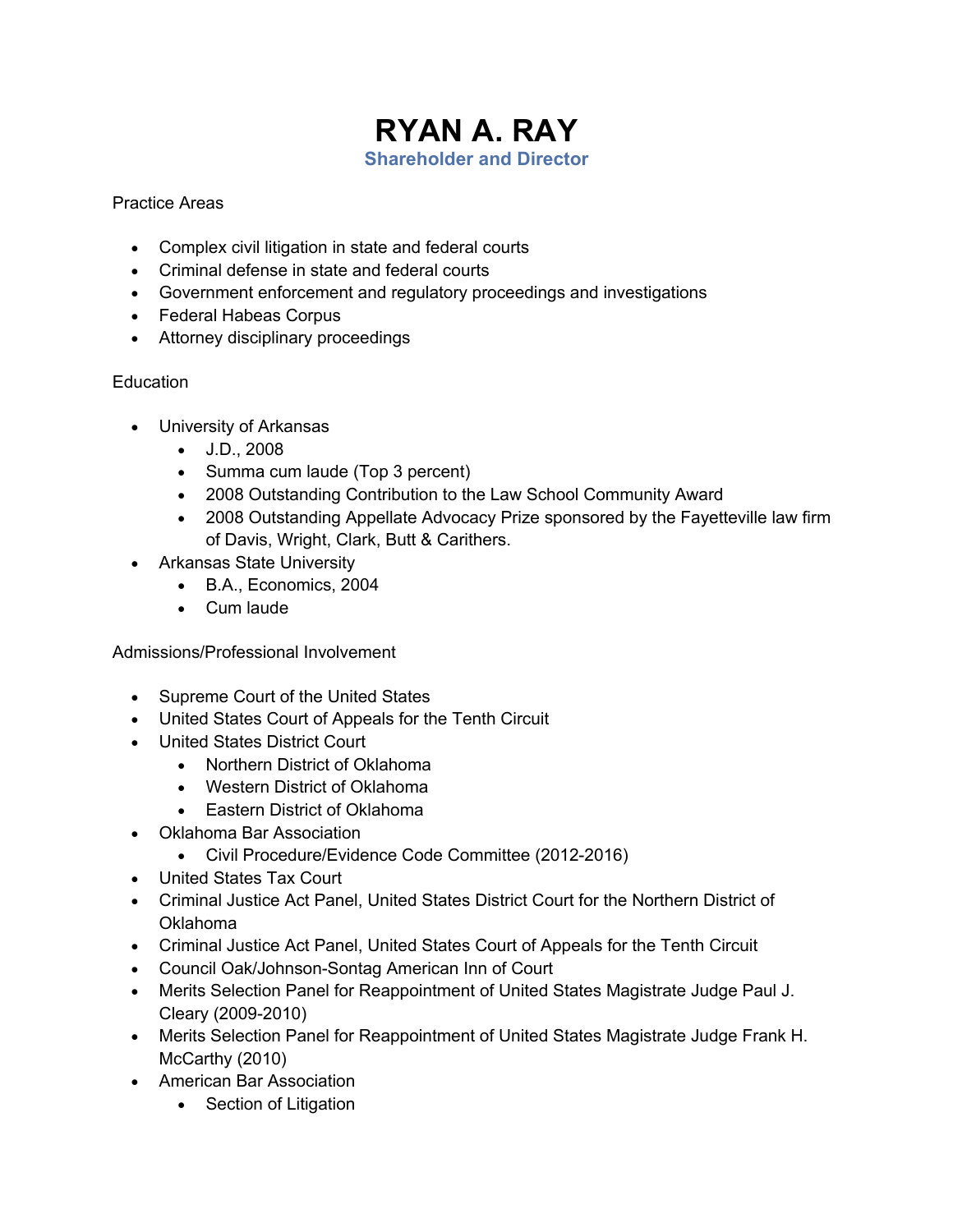- Commercial and Business Litigation Committee
- Trial Evidence Committee
- Trial Practice Committee
- Criminal Justice Section
	- Criminal Procedure, Evidence and Police Practices Committee
- Tort Trial and Insurance Practice Section

#### Recognitions/Honors

- AV Preeminent Martindale-Hubbell Lawyer Peer Review Ratings
- Oklahoma Super Lawyers, as Featured in Oklahoma Super Lawyers Magazine, 2013 2018
- Oklahoma Rising Stars, as featured in Oklahoma Super Lawyers Magazine, 2011 2012
- National Trial Lawyers: Top 40 Under 40, 2012 2017
- American Society of Legal Advocates: Top 40 Under 40, 2013 2018
- National Academy of Criminal Defense Attorneys: Top 10 Criminal Defense Attorneys in Oklahoma, 2015

# Published Decisions

- McDonald v. Thompson, 2018 OK 25, 414 P.3d 367
- Oklahoma Indep. Petroleum Ass'n v. Potts, 2018 OK 24, 414 P.3d 351
- Oklahoma Oil & Gas Ass'n v. Thompson, 2018 OK 26, 414 P.3d 345
- Osage Nation v. Bd. of Commissioners of Osage Cty., 2017 OK 34, 394 P.3d 1224
- Mustang Run Wind Project, LLC v. Osage Cty. Bd. of Adjustment, 2016 OK 113, 387 P.3d 333
- McCormick v. Parker, 821 F.3d 1240 (10th Cir. 2016)
- Krug v. Helmerich & Payne, Inc., 2013 OK 104, 320 P.3d 1012
- Agrawal v. Duke Energy Field Servs., L.P., 2013 OK CIV APP 61, 307 P.3d 371
- Transp. Alliance Bank, Inc. v. Arrow Trucking Co., 766 F. Supp. 2d 1188, 1191 (N.D. Okla. 2011)
- Tomlinson v. Combined Underwriters Life Ins. Co., 684 F. Supp. 2d 1296, 1297 (N.D. Okla. 2010)

# Other Representative Experience

- Serving as lead counsel, obtained dismissal of a class action asserting claims under the Racketeer Influenced and Corrupt Organizations Act, for civil conspiracy, and various theories of common-law fraud, allegedly arising from an emergency medical services contractor relationship with a municipal trust.
- Successfully litigated—in both the United States District Court for the Northern District of Oklahoma and the United States Court of Appeals for the Tenth Circuit—a motion for new trial in a bank fraud prosecution in which the client (represented by other counsel at trial) had been convicted of thirteen counts of bank fraud and money laundering. Both courts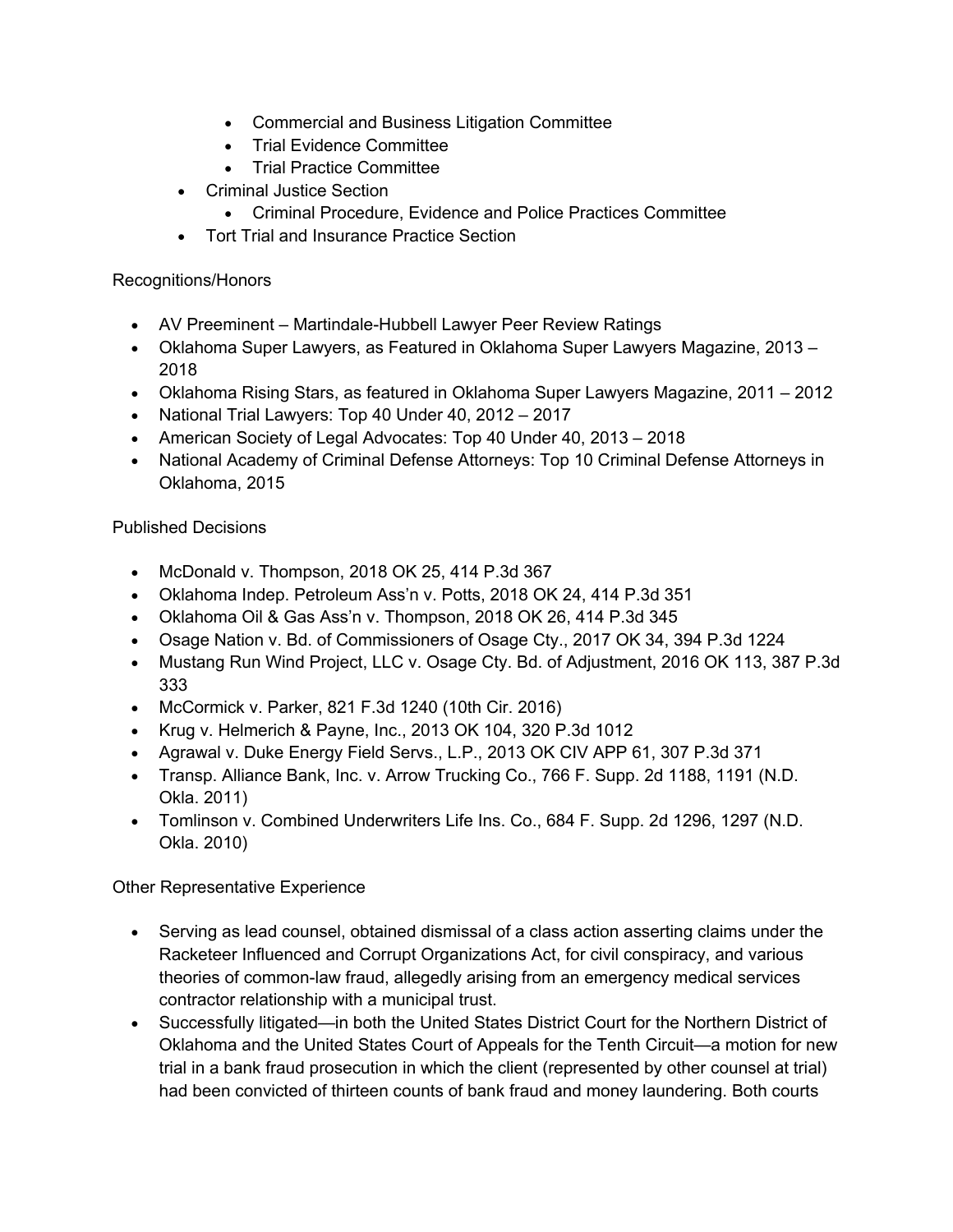reviewing the matter found the client entitled to a new trial on all counts. Subsequently negotiated an agreed resolution of probation with no incarceration.

- Served as lead trial counsel in an action involving disputed ownership of approximately 140,000 barrels of crude oil and numerous other related claims. The matter was successfully and confidentially resolved after several years of contested litigation.
- Served as lead trial counsel in a class action brought against a law firm asserting several theories, including alleged violations of the Fair Debt Collection Practices Act; obtained dismissal and/or summary judgment on all claims in the client's favor.
- Obtained dismissal of a Fair Debt Collection Practices Act class action that sought certification of a class containing more than 100,000 members and sought more than \$1,000,000 in damages.
- Obtained a sentence of probation in a federal criminal tax fraud prosecution involving more than twenty allegedly fraudulent tax returns.
- Obtained a sentence of probation in a federal bribery case involving cash payments at an Air Force base.
- Served as lead counsel in a significant oil-and-gas matter involving more than \$2,000,000 in disputed revenues and a claim involving alleged breach of a tag-along provision for which more than \$4,000,000 in damages were sought; obtained summary judgment from the United States District Court for the Western District of Oklahoma on the tag-along claim.
- Served as lead trial counsel in a contested matter before the United States Tax Court, obtaining judgment in the client's favor cancelling a tax debt of more than \$400,000.00.
- Served as lead counsel in a dispute with the IRS, the result of which was that the client's claimed theft loss of more than \$7,000,000 was sustained.
- Obtained, in federal habeas proceedings, vacation of a client's judgment and sentence for which he was serving 125 years in prison; thereafter promptly negotiated to obtain client's release from custody.

# **Presentations**

- Oral Argument Before State and Federal Courts in Oklahoma, OBA Appellate Section; Oklahoma City, Oklahoma; September 17, 2018
- The Verdict: When Does an Amateur Become a Professional?, Featured Guest; Air Date, March 13, 2016
- The Verdict: Discipline in Pro Sports, Featured Guest; Air Date, February 15, 2015
- The Verdict: Meet Ryan Ray, Featured Guest; Air Date, July 13, 2014
- Litigating a Federal Criminal Case: The Basics; University of Arkansas School of Law, Winter CLE; Fayetteville, Arkansas; February 1, 2014
- The Constitutional Limitations on Takings; American Planning Association (Arkansas Chapter) 2011 Fall Conference; Fort Smith, Arkansas; September 8, 2011
- Batson v. Kentucky The Law; Tenth Circuit Federal Capital Habeas Corpus Seminar; Tulsa, Oklahoma; May 14, 2010
- Provisions of the Oil and Gas Lease; Tulsa Association of Lease and Title Analysts 2009 Seminar; Tulsa, Oklahoma; June 18, 2009